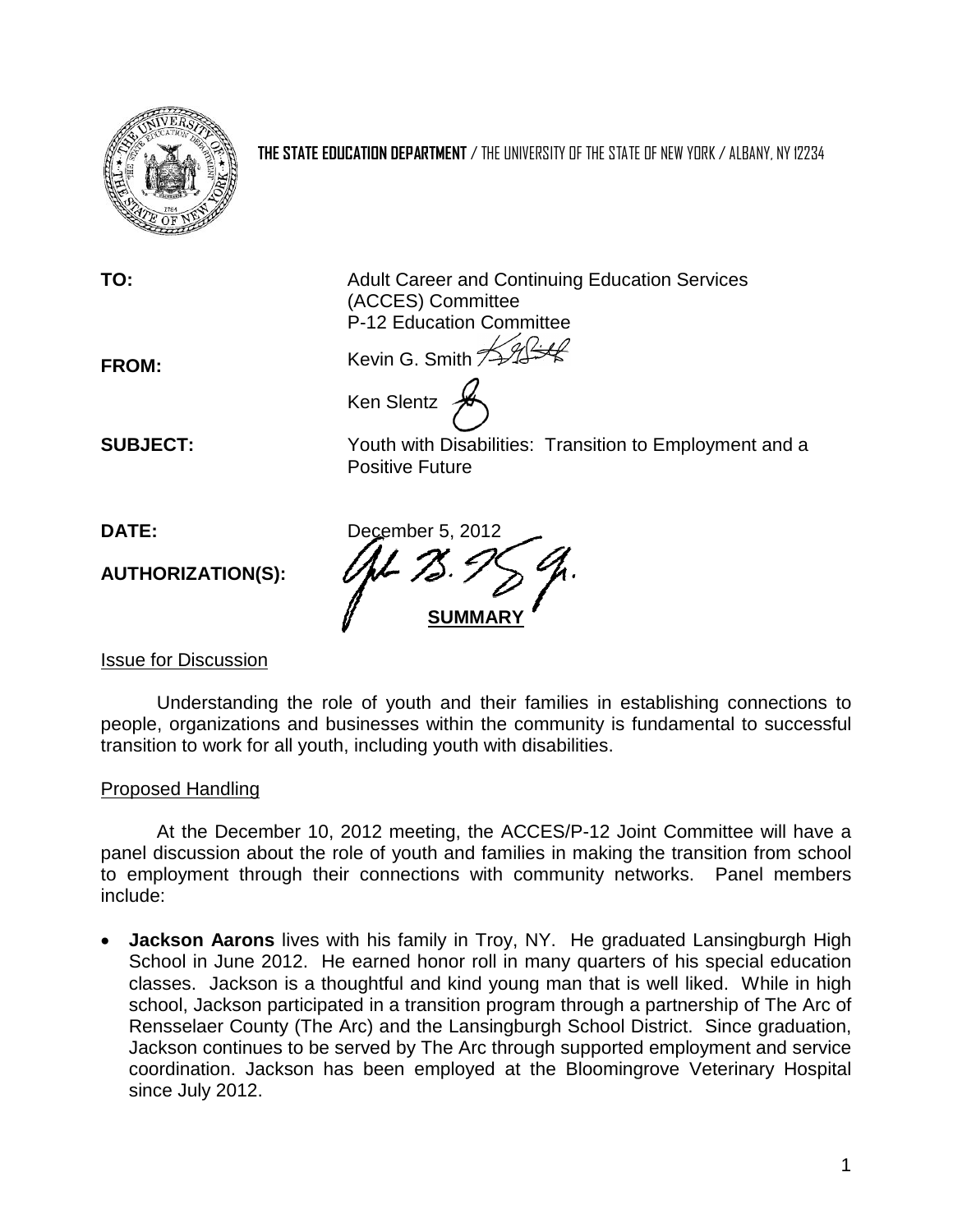- **Todd Irby-Ranniar** is a 2005 graduate of the Manhattan Occupational Training Center. That September Todd began working as a mail clerk at Paul, Weiss, Rifkind, Wharton & Hamilton, a large law firm headquartered in midtown Manhattan. Today, Todd remains a valued member of the Paul, Weiss team and is known throughout the firm for his can-do attitude. In his spare time, Todd enjoys spending time with family and friends, as well as playing sports.
- Family representatives Ms. Michelle Bulson and Mrs. Linda Irby-Ranniar.
- Community program representative Fredda Rosen, Executive Director JobPath

## Background Information

The Commissioner and the Board of Regents recognize that effective transition from secondary education to employment for youth with disabilities engages youth and their families with people, organizations and businesses in the community who can support the individual in achieving their employment goal.

Essential actions for effective transition to employment include:

- Leadership at the state, regional and local levels that commits resources, builds capacity and fosters collaboration for transition from secondary education to employment;
- Student participation in career development activities and work experiences while still in school; and
- Early referral to eligibility-based resources, like ACCES-VR and OPWDD, prior to school exit and making solid connections to community organizations, such as independent living centers, community rehabilitation programs, and businesses.

ACCES-VR, in collaboration with P-12 Education's Office of Special Education, has taken the following steps to improve transition outcomes for youth with disabilities:

- ACCES-VR District Managers, at the invitation of the Transition Specialists from the Regional Special Education-Technical Assistance and Support Centers (RSE-TASCs), are providing overviews of ACCES-VR services at regional meetings of Committee on Special Education (CSE) chairpersons. To date, ten presentations have occurred, 22 are scheduled and there are five pending. The RSE-TASC Transition Specialists and ACCES-VR District Managers provided technical assistance to districts as needed. In many areas, these sessions are building on existing relationships between ACCES-VR and school districts.
- ACCES-VR has defined a set of new services, called youth employment services, which will increase ACCES-VR's capacity to provide youth with work-based learning and paid work experiences. ACCES has initiated the procurement process to include these and other core rehabilitation services in its next round for contracts in Fall 2013.